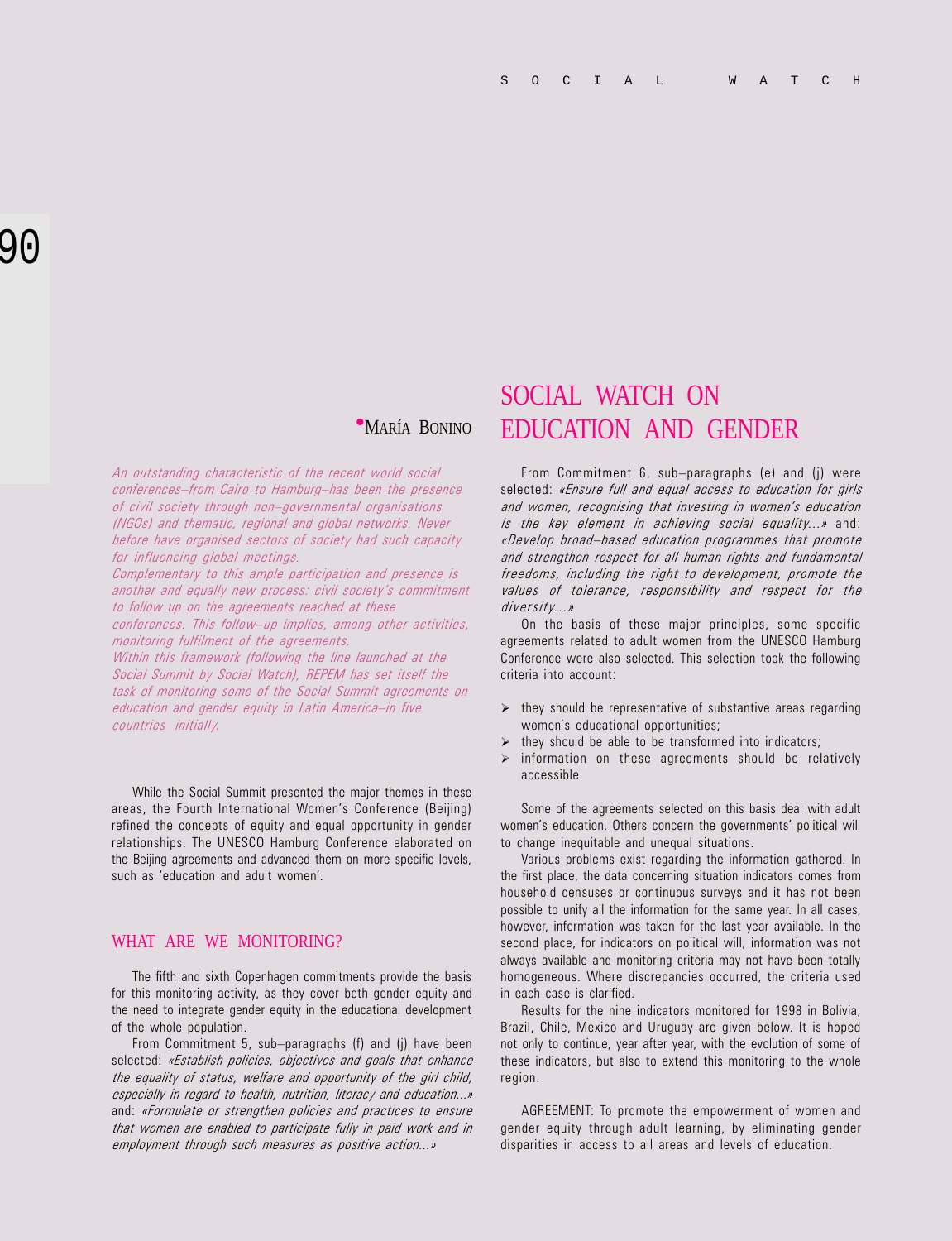



Sources: Bolivia: Informe Social, CEDLA-ILDIS, 1994.

Brazil: IBGE - Contagem da Populaçao, 1996 Chile: Censo de Población y Vivienda, Instituto Nacional de Estadística, 1992 Mexico: XI Censo General de Población y Vivienda, 1995. Uruguay: Encuesta Contínua de Hogares, Instituto Nacional de Estadística, 1996

Bolivia and Brazil have particularly low levels with regard to this indicator. Over 20% of Bolivian women do not have any education and 30% have not completed primary school. 50% of Brazilian women have not completed primary school and approximately 15% have no education. Uruguay and Chile have the highest levels. A chart with information on the total population is included for comparison.



Sources: Bolivia: Informe Social, CEDLA-ILDIS, 1994.

Brazil: IBGE - Contagem da Populaçao, 1996

Chile: Censo de Población y Vivienda, Instituto Nacional de Estadística, 1992 Mexico: XI Censo General de Población y Vivienda, 1995.

Uruguay: Encuesta Contínua de Hogares, Instituto Nacional de Estadística, 1996

This indicator was built by comparing the level of education reached by adult men and women. For this indicator, Bolivia shows the highest level of inequality, with women ranking lower in all cases but one. The other countries -except for Uruguay where women rank higher than men at nearly all levels- show relatively moderate levels of inequality to the detriment to women.

The gender bias in technical education is remarkable and inequality is extremely pronounced in this field.





Sources: Bolivia: No data available on people registered in adult programmes Brazil: IBGE - Contagem da População, 1996 Chile: Encuesta Nacional CASEN, 1992 and Compendio de Información

Estadística, 1996 Mexico: INEA, 1995 (data by sex are estimated)

Uruguay: Censo Nacional de Población y Vivienda, 1996 and Gerencia de Programas Especiales, CODICEN-ANEP, 1997.

This indicator was constructed by comparing enrollment in adult programmes with potential demand at the corresponding levels. Information obtained was not homogeneous. In the cases of Bolivia, Chile and Mexico, data correspond to literacy programmes. Only Brazil presented the information for primary and secondary education by sex, and for this reason it has not been included. In the case of Uruguay, literacy training is carried out through primary schools for adults.

The effort by Mexico to provide sufficient educational coverage to meet potential demand should be noted. In the other countries, coverage is practically non-existent.

AGREEMENT: To encourage and develop leadership capabilities among the adult population and especially among women, enabling them to participate in institutions of the State, the market and civil society.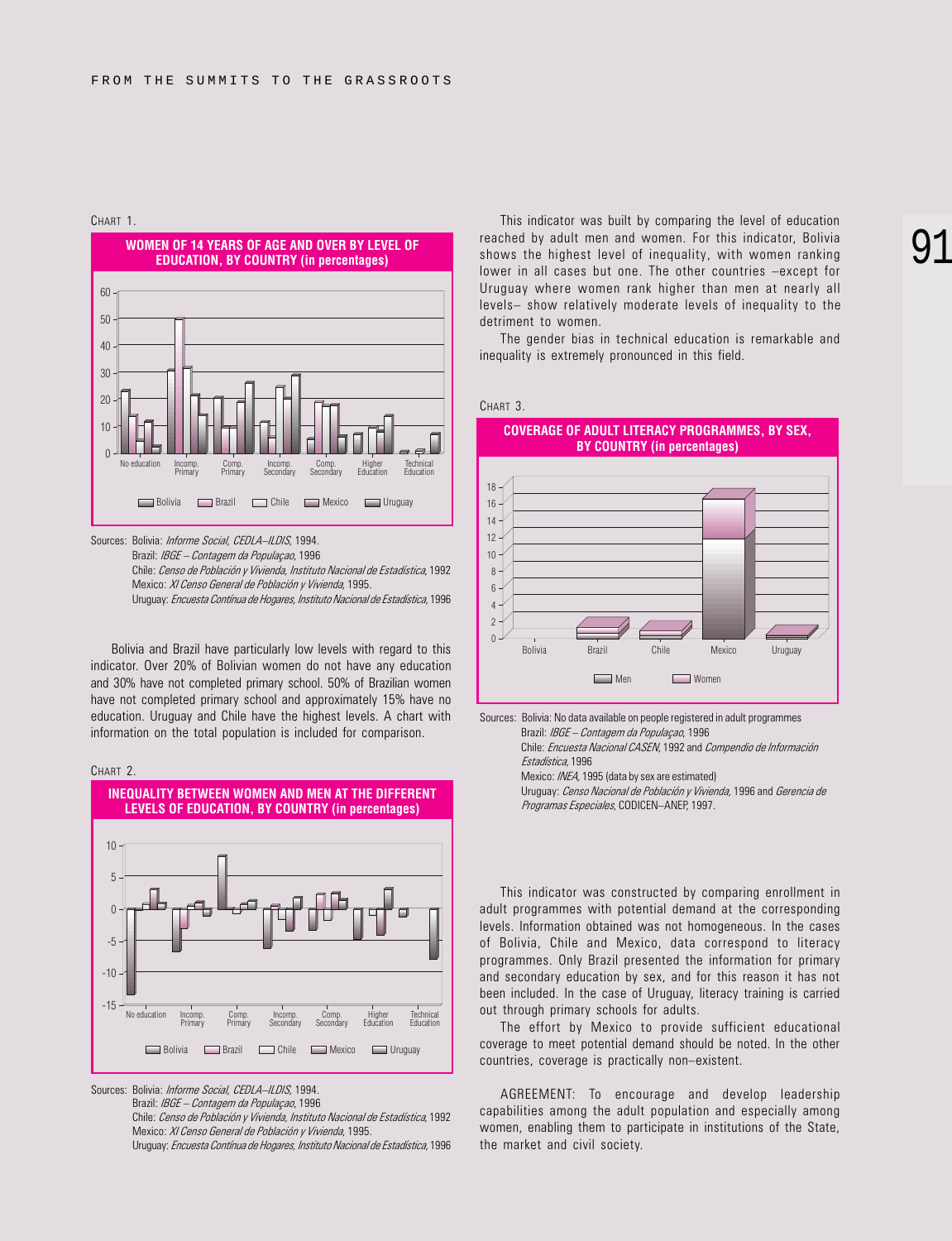# 92

Existence of Programmes for Leadership Training, specifically for women, developed by Governmental Bodies, for Civil Servants, Micro-Businesswomen and Community Leaders **Population/cou** N° of **Programmes Year of initiati Level of Implementa** Civil servants Mexico  $2 (1)$  1998  $\overline{National & \& \atop \overline{National} & \overline{N}}$ Local Uruguay No Chile  $2(2)$  1994/199 National Bolivia | 0 \* Brazil 1 (3) 1998 National Micro-business Mexico 1 (4) National Uruguay  $1 (5)$  1995 National Chile 5 1992/199 National Bolivia 0 \* Brazil  $\overline{N}$  No (6) Community leaders

Chile 1995 Nacional Bolivia | 0 \*

Uruguay 1 (7) 1995 Local

Bolivia reports that since 1997, this type of programme no longer exists.

(1) PRONAM, Training for Officials; DIF, Training for Officials

(2) SERNAM, State Modernisation and Equal Opportunities, Differential Analysis in Project Design and Assessment

(3) Ministry for Administration, Women as Managers

Mexico No

(4) Secretariat for Trade and Fund of Solidarity Enterprises, Training for Micro Businesswomen without a gender perspective.

(5) Ministry of Livestock and Agriculture, Productive training for women.

(6) SEBRAE reports that it does not carry out specific training for women «to avoid discrimination».

(7) Municipality of Montevideo, Training for political and social participation

(8) PRODEMU, Women and Community Development, school for grass-roots organisation leaders; SERNAM, Programme for Worker Leaders: Office of Municipality Women

(9) Government of the State of São Paulo, Project Preparation and Monitoring.

Chile is the only country offering sensibilisation and /or training in the three areas. Since 1997, Bolivia has none of these programmes. The majority of the programmes are for micro-businesswomen, but there is no reliable information as to whether they include gender contents. Except for Chile, central governments do not have programmes to train community leaders; only the local governments of São Paulo and Montevideo have programmes of this kind.

AGREEMENT: To take measures to eliminate discrimination in education at all levels based on gender, race, language,

TABLE 1 religion, national or ethnic origin, disability, or any other form of discrimination.

#### TABLE 2.

| Incorporation of contents concerning equity and equality in<br>gender relationships in the formal education curricula<br>at its different levels |                                    |      |                |      |
|--------------------------------------------------------------------------------------------------------------------------------------------------|------------------------------------|------|----------------|------|
| Countries                                                                                                                                        | Primar<br>Secondar<br>Year<br>Year |      |                |      |
| Mexico                                                                                                                                           | N <sub>O</sub>                     |      | N <sub>O</sub> |      |
| Chile                                                                                                                                            | Yes                                | 1998 | Yes            | 1998 |
| Brazil                                                                                                                                           | Yes                                | 1997 | Yes            | 1998 |
| Uruquay                                                                                                                                          | N <sub>O</sub>                     |      | N <sub>O</sub> |      |
| Bolivia                                                                                                                                          | Yes                                | 1994 | N/D            |      |

For this indicator, the existence of a programme or objective explicitly claiming to analyse the subject was taken as positive data. Information shows the existence of such programmes in Brazil after the Beijing Conference; in Bolivia, implementation began in 1994. Neither Mexico nor Uruguay has incorporated this recommendation.

AGREEMENT: To develop education programmes that enable men and women to understand gender relations and human sexuality in all their dimensions.

#### TABLE 3.

| Incorporation of sex education with equity in gender<br>relationships in the formal education curricula<br>at its different levels |                |      |                |      |  |
|------------------------------------------------------------------------------------------------------------------------------------|----------------|------|----------------|------|--|
| Countries                                                                                                                          | Primar         | Year | Secondar       | Year |  |
| Mexico                                                                                                                             | Yes            | 1998 | Yes            | 1993 |  |
| Chile                                                                                                                              | N <sub>O</sub> |      | N <sub>O</sub> |      |  |
| <b>Brazil</b>                                                                                                                      | Yes            | 1997 | Yes            | 1997 |  |
| Uruquay                                                                                                                            | N <sub>O</sub> |      | N <sub>O</sub> |      |  |
| Bolivia                                                                                                                            | Yes            | N/D  | Yes            | N/D  |  |

As in the previous case, the explicit incorporation of the programme in official curricula was used as an indicator. In some cases, results differ from those in the previous section. Chile has not incorporated the subject and Mexico has. Here again, Uruguay has not incorporated the subject.

AGREEMENT: To remove barriers to access to formal and non-formal education in the case of pregnant adolescents and young mothers.